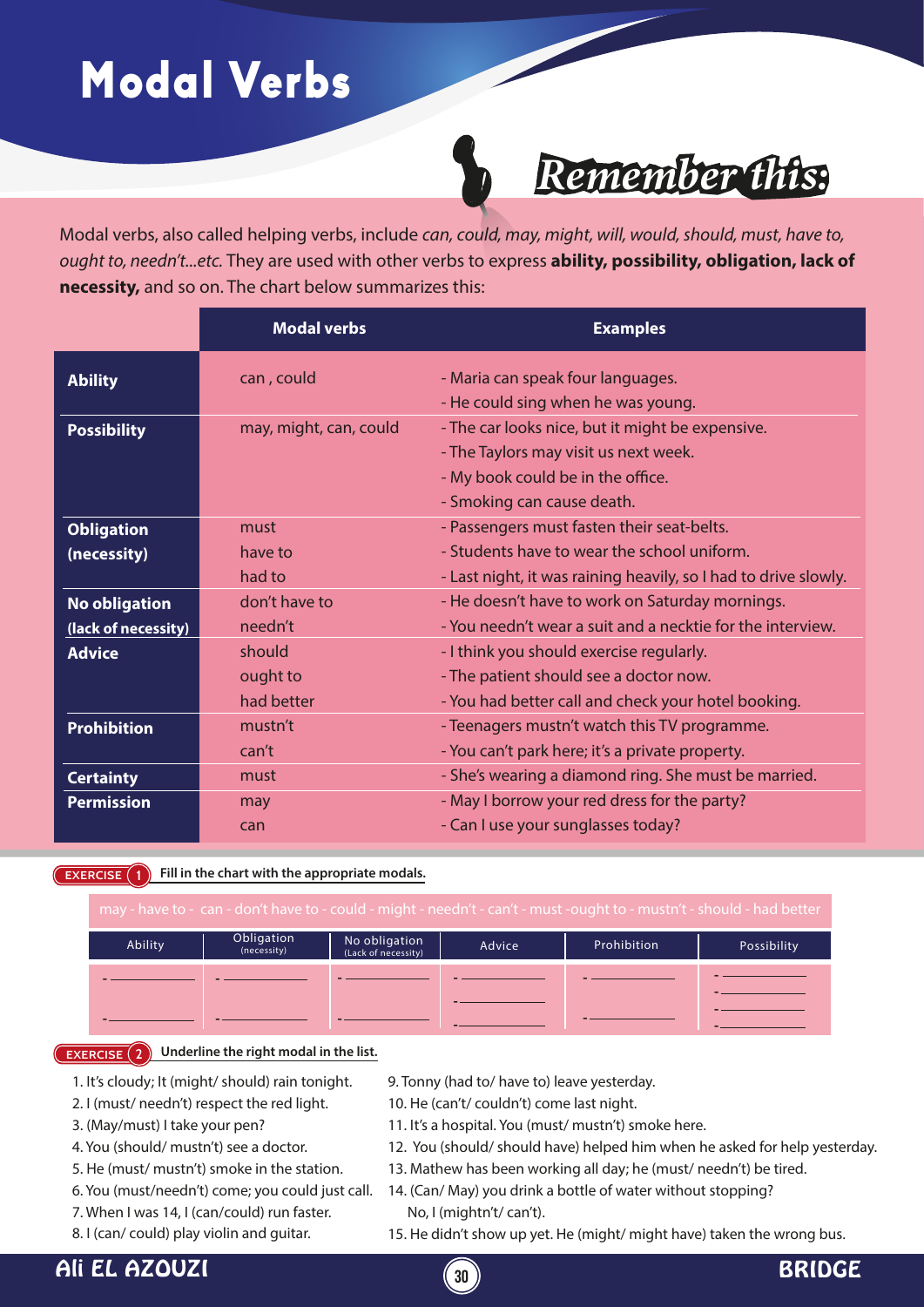# UIZ 11 Quiz on Modal Verbs



### **EXERCISE** (1) Fill in the blanks with the appropriate word from the list. (7Pts) **EXERCISE (2)** Fill in the blanks with the appropriate word from the list. (8Pts) **EXERCISE (3)** Match the following sentences with their right functions. (5Pts) 1. I am good at languages. I <u>speak French, Spanish and English.</u> will - can – must 2. I use your calculator machine, please? The might - may – should 3. you pass some salt, please? should - must – could 4. "You smoke in the hospital," he said. wouldn't - mustn't - needn't 5. He said it \_\_\_\_\_\_\_\_\_\_\_\_\_\_\_\_ rain tonight. had to - should – might 6. You \_\_\_\_\_\_\_\_\_\_\_work hard if you want to succeed. The must - can - mustn't 7. Mr. Laurence \_\_\_\_\_\_\_\_\_\_\_\_\_\_\_\_\_\_\_\_come because he was sick. The mustn't - couldn't- can 8. When I was a child, I <u>wear the school uniform.</u> The school uniform had to - must – can 9. We have a party tonight. So, we \_\_\_\_\_\_\_\_\_\_\_\_\_be late. https://web.com/induction- has to = has to 10. The entrance to the stadium is free today. You \_\_\_\_\_\_\_\_\_\_\_\_\_\_\_buy the ticket. mustn't - don't have to 11. I saw her crying. She \_\_\_\_\_\_\_\_\_\_\_\_ a problem. will have had – must have had - can't have had 12. You \_\_\_\_\_\_\_\_\_\_ all this dessert. We still have some apples and oranges in the fridge. shouldn't have brought - will have brought - might have brought 13. The man over there \_\_\_\_\_\_\_\_Mr. Jason. Mr. Jason died two weeks ago. should be - will be - can't be 14. When he was a young boy, he <u>was a sequence</u> work out every day. The work can- could- will 1. "It's a library. You \_\_\_\_\_\_\_\_\_\_\_\_\_\_\_keep quiet," he said. example a must - can - may 2. Everybody can get this job. You \_\_\_\_\_\_\_\_get any diploma. needn't – should - will 3. "You \_\_\_\_\_\_\_\_\_\_\_\_go if you want to," the boss told his secretary. The may - should - must 4. If you want to catch the train, you \_\_\_\_\_\_\_\_\_\_\_\_ leave now. The same will- must - can 5. There is plenty of food and the guests are few. You \_\_\_\_\_\_\_\_\_ buy all this food. don't have to - mustn't - should 6. You \_\_\_\_\_\_\_\_\_leave the medicine on the ground. The child might swallow it. should – shouldn't – may not 7. Taxi drivers \_\_\_\_\_\_\_\_\_\_ respect the red light. The respect of the red light. can - must - might 8. He has a Ferrari car. He **be very rich**. The same of the same of the same will 1. He can play the violin pretty well. 2. Can we go out tonight, mum? 3. You should work out regularly. a. Advice b. Permission c. Ability

- 4. Could you help me do this homework?
- 5. Would you like some chocolate?
- 6. She got a good mark. She must be an excellent student.
- 7. You must respect the traffic code.
- 8. Ask your father. He may know the answer.
- 9. He can't play the match today.
- 10. You mustn't park your car here.

 $1 : 2 : 3 : 4 : 5 : 6 : 7 : 8 : 9 : 10 : 1$ 

**31**



d. Request e. Offer f. Obligation g. Certainty h. Possibility i. Prohibition j. Inability